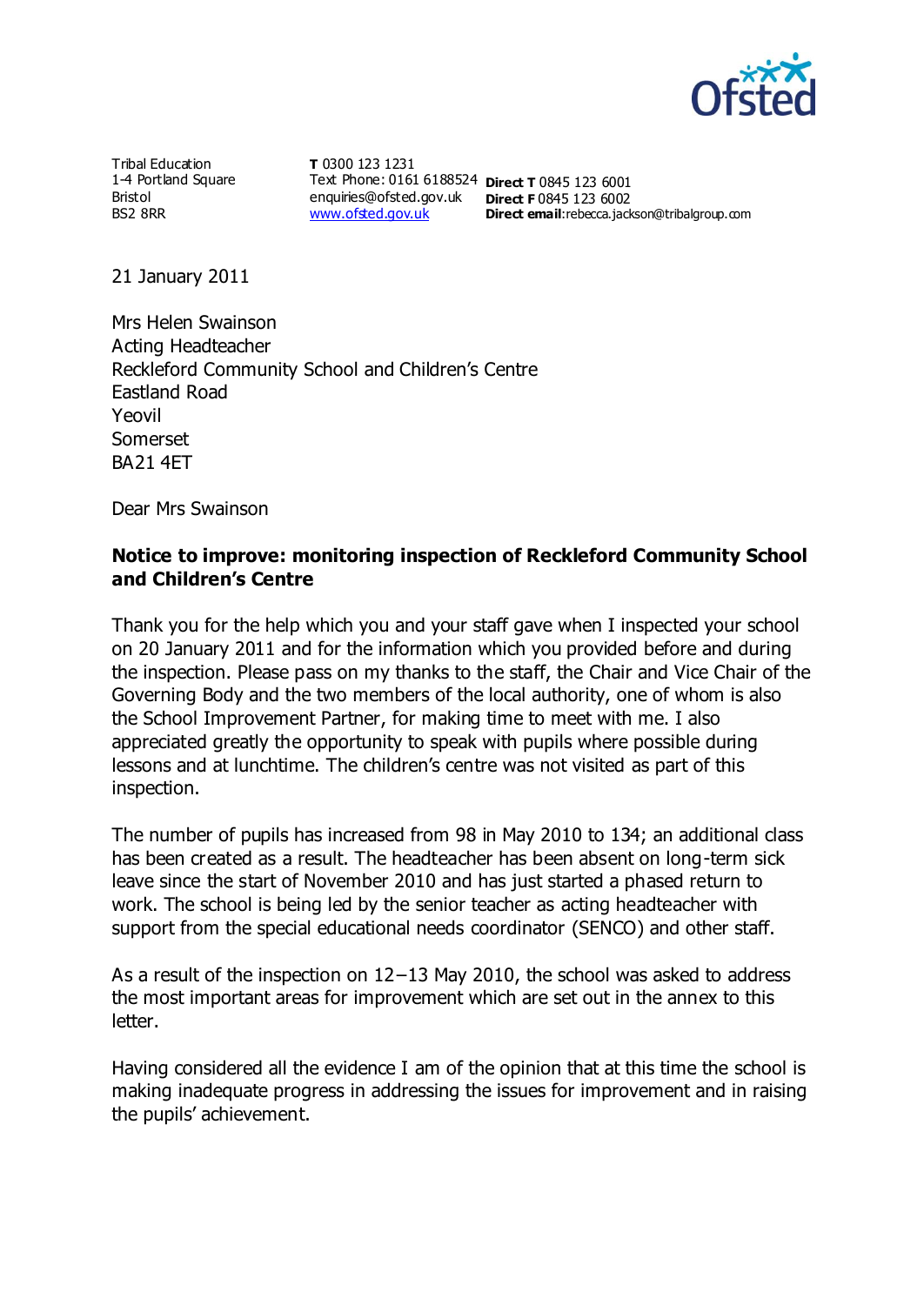

Staff and governors are now taking the right actions to improve the school's overall effectiveness but these were started too slowly. Not enough was done from May to October 2010 because neither staff nor governors understood well enough at that time exactly what was required to speed up pupils' progress. From November 2010 the situation changed. The acting headteacher and SENCO have worked with staff to set out a programme of improvement that is already showing signs of success. Aspirations are high. Nevertheless, in view of the delayed start, provision and outcomes have not been enhanced as much as might be expected since last May.

Standards are beginning to rise. In 2010, test results at the end of Year 2 showed an improvement on those in previous years but were still below national averages overall and well below in writing. Attainment for pupils currently in Years 1 and 2 is generally below age-related expectations. There is still some way to go before most pupils in Year 2 reach them. Although progress is indeed being speeded up, this is not yet fast enough to meet the challenging targets set for 2011. Progress in writing is uneven over Years 1 and 2; in places it is satisfactory or better but, elsewhere, work in exercise books does not demonstrate sufficient gains over time, especially for some pupils in Year 1. The progress of children in the Early Years Foundation Stage has been enhanced since May and is clearly visible in lessons and also in the very well-kept learning diaries that show attainment through annotated records and photographs.

Pupils' behaviour is good. It is sensitively and unobtrusively managed by staff. Pupils are keen to learn and eager to please. They enjoy being at this school and feel secure. Good work is being done to improve attendance figures and trenchant action is taken where necessary so that parents and carers fully understand their responsibilities. Attendance needs to be better for some pupils, especially those who arrive late in the morning or whose families take holidays in school time.

The quality of teaching is improving. Some crucial work, such as that to check the accuracy of teachers' assessment of pupils' levels of attainment, is taking place now when it should have been addressed much sooner. Nevertheless, no shortcomings in teaching were seen during this monitoring visit and some teaching was good. Lesson planning is thorough and based on well-kept records of pupils' prior attainment. Teachers' interactions with pupils are warm and encouraging and their questioning suitably challenging so as to assess at least soundly what pupils are learning. Classrooms are bright and inviting. Teachers and teaching assistants work in good partnership. The school's own log of lesson observations shows that roughly two thirds of lessons are good or better and the rest generally satisfactory; more lessons need to be good or better in order to accelerate progress quickly for all pupils.

In the week of this visit, suitable changes to provision for literacy were implemented so as to match more closely the work set to pupils' needs. The needs of pupils who speak English as an additional language or who have special educational needs and/or disabilities are understood well and are being met. Pupils told the inspector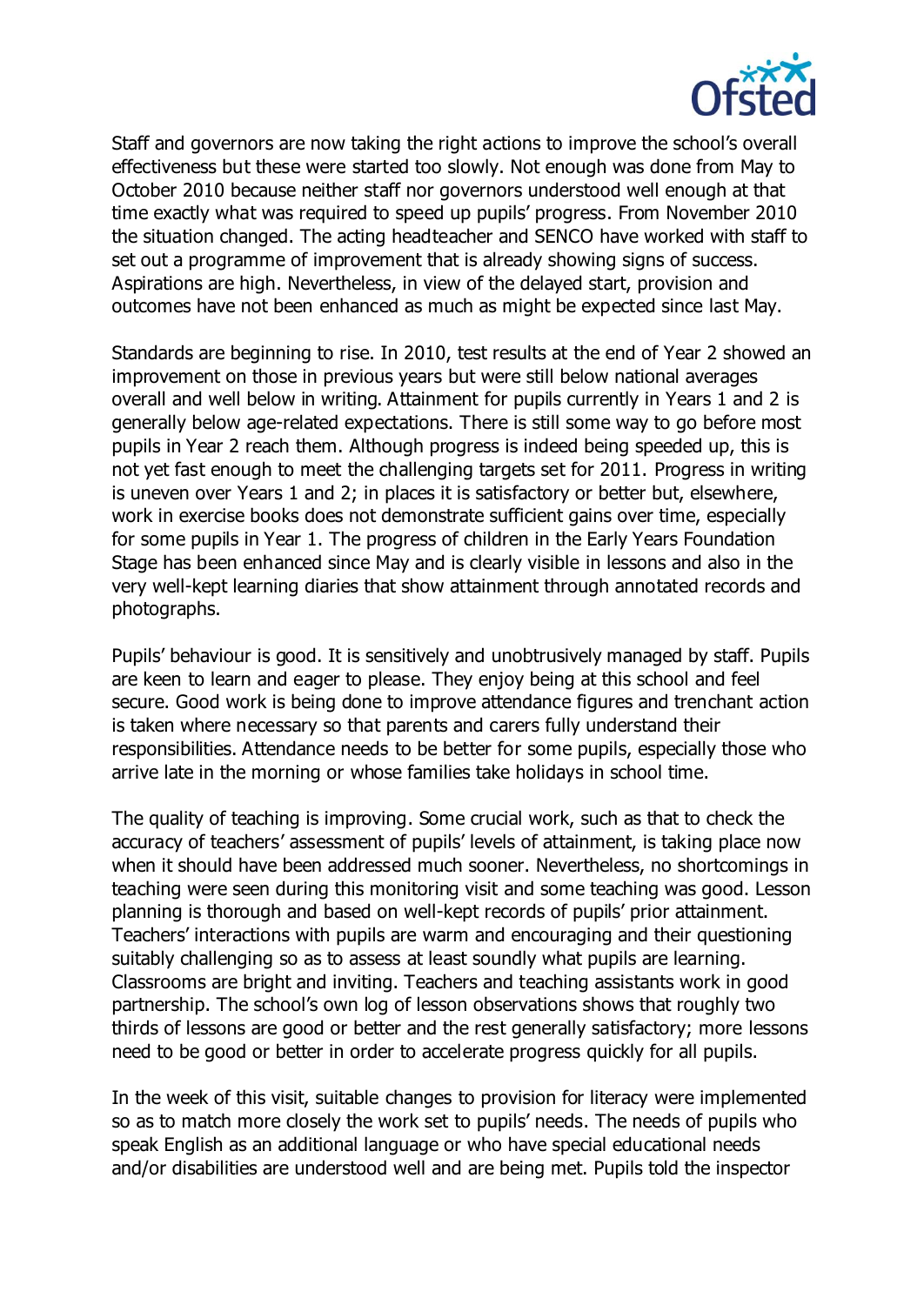

about all the different things they learn but some spoke of limited use of computers. Many opportunities exist to develop pupils' creativity. Teaching assistants and other support or administrative staff play important roles in many aspects of school life to the benefit of pupils. Care, guidance and support for pupils have some very good features. The support for pupils' social and emotional well-being is of high quality, as are the arrangements for safeguarding.

The local authority acted well to ensure that the school has been properly led and managed during the headteacher's absence and is continuing to keep the situation under review. Current arrangements for leadership and management are effective. The acting headteacher and SENCO have galvanised the staff into action. Staff are working with enthusiasm and clarity of purpose. Plans for improvement are good ones. Governance has improved greatly since November. Governors have strengthened their understanding of their roles and are keeping a check on the school's work and progress as they should. Scrutiny of pupils' work is undertaken by senior staff but more should now be gleaned from this activity about the rate of pupils' progress and whether it is enough. Data about pupils' attainment and progress are compiled thoroughly but systems for analysing them are rather cumbersome. Nevertheless, staff and governors have a clear picture of the strengths and weaknesses in pupils' achievements and how to improve them.

External support is now good but the local authority did not ensure a prompt start on school improvement although work was undertaken from May to October with the headteacher. The statement of action written by the local authority required some improvement and this was done so that support is well organised through several sources and clearly recorded in helpful notes of visits. Senior staff value the support and challenge from the School Improvement Partner and the work of the consultant headteacher from a local successful school. Teachers speak of the benefit of visits from literacy and numeracy advisers. Governors praise greatly the work of the governor support and development adviser from the local authority.

I hope that you have found the inspection helpful in promoting improvement in your school. This letter will be posted on the Ofsted website.

Yours sincerely

**Wiola Hola Her Majesty's Inspector**